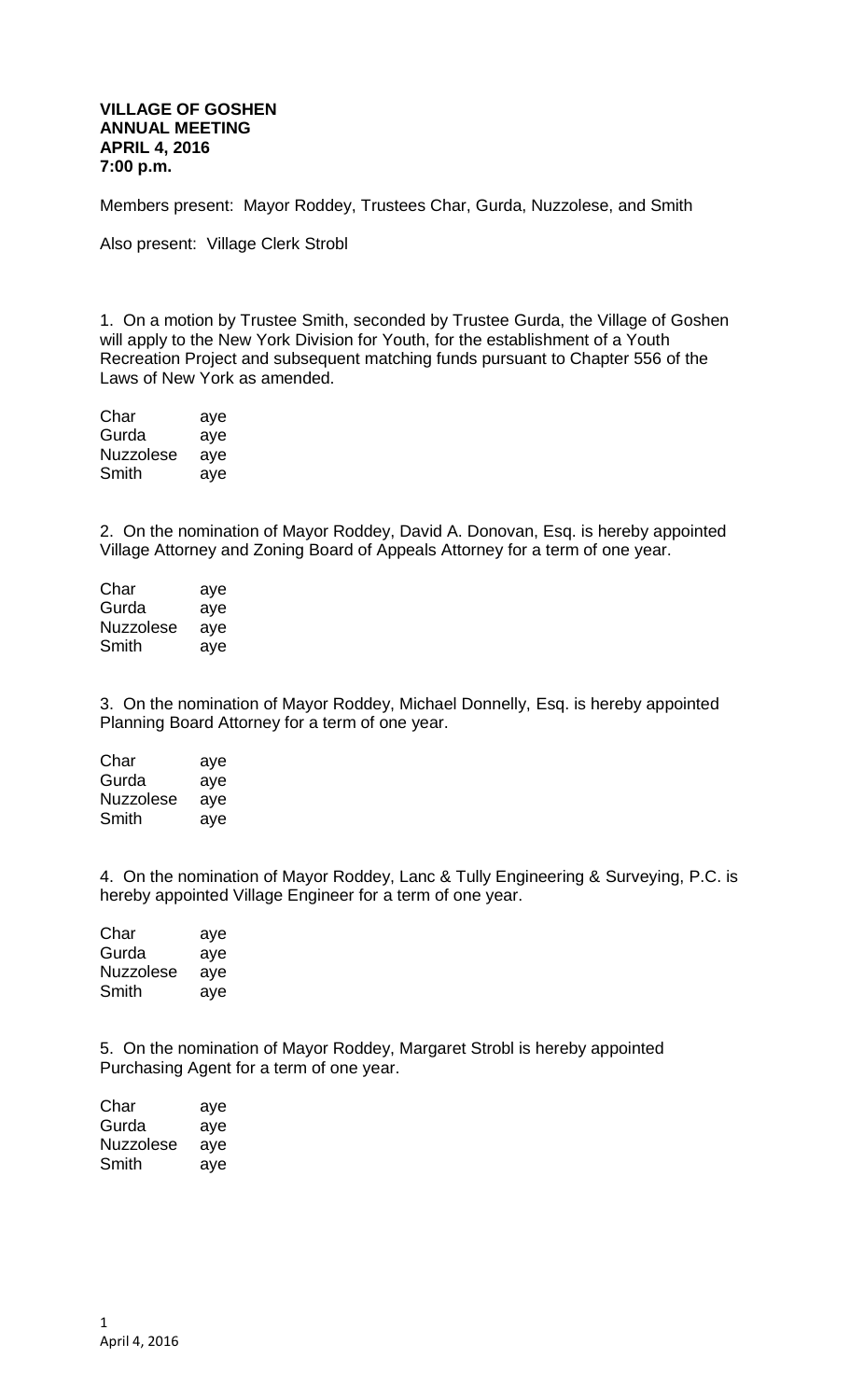6. On the nomination of Mayor Roddey, Margaret Strobl is hereby appointed Records Management Officer for a term of one year.

| Char      | aye |
|-----------|-----|
| Gurda     | aye |
| Nuzzolese | aye |
| Smith     | aye |

7. On the nomination of Mayor Roddey, Sara Winters is hereby appointed Deputy Village Clerk for a term of one year.

| Char             | aye |
|------------------|-----|
| Gurda            | aye |
| <b>Nuzzolese</b> | aye |
| Smith            | aye |

8. On the nomination of Mayor Roddey, Haroulla Gale is hereby appointed Village Tax Collector for a term of one year.

| Char             | aye |
|------------------|-----|
| Gurda            | aye |
| <b>Nuzzolese</b> | aye |
| Smith            | ave |

9. On the nomination of Mayor Roddey, Kimberly Canterino VanHaaster is hereby appointed Acting Village Justice for a term of one year.

| Char             | aye |
|------------------|-----|
| Gurda            | aye |
| <b>Nuzzolese</b> | aye |
| Smith            | aye |

10. On the nomination of Mayor Roddey, Rebecca Lafargue is hereby appointed to the Village of Goshen Planning Board for a term of five years. This term will expire in 2021.

| Char      | aye |
|-----------|-----|
| Gurda     | aye |
| Nuzzolese | aye |
| Smith     | aye |

11. On the nomination of Mayor Roddey, Susan Cookingham is hereby appointed to the Village of Goshen Zoning Board of Appeals for a term of five years. This term will expire in 2021.

| Char      | aye |
|-----------|-----|
| Gurda     | aye |
| Nuzzolese | aye |
| Smith     | ave |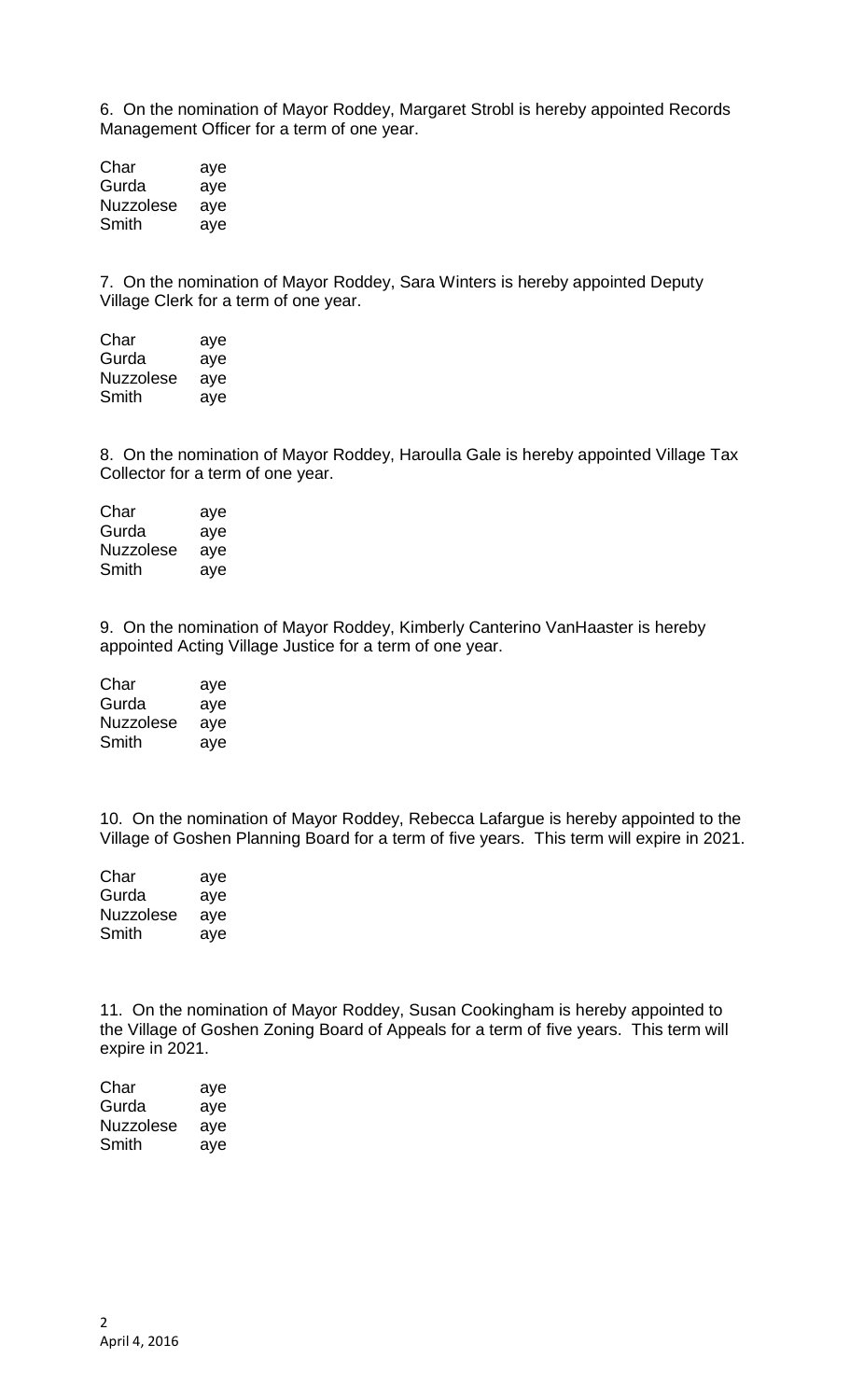12. On the nomination of Mayor Roddey, Jason Wilson in hereby appointed to the Village of Goshen Environmental Review Board for a term of three years. This term will expire in 2019.

| Char             | aye |
|------------------|-----|
| Gurda            | aye |
| <b>Nuzzolese</b> | aye |
| Smith            | aye |

13. On the nomination of Mayor Roddey, Marcello A. Cirigliano is hereby appointed to the Village of Goshen Ethics Board for a term of three years. This term will expire in 2019.

Char aye Gurda aye Nuzzolese aye Smith aye

14. On the nomination of Mayor Roddey, Edward Connor is hereby appointed Historian for a term of one year.

| Char      | aye |
|-----------|-----|
| Gurda     | aye |
| Nuzzolese | aye |
| Smith     | aye |

15. On the nomination of Mayor Roddey, Louise Hingul is hereby appointed representative to the Senior Center Commission for a term of three years. This term will expire in 2019.

| Char             | aye |
|------------------|-----|
| Gurda            | aye |
| <b>Nuzzolese</b> | aye |
| Smith            | aye |

16. On the nomination of Mayor Roddey, Trustee Gurda, Trustee Char, Marcia Mattheus, Peter Patel, and Hilary Surfer are hereby appointed to the Community Forestry Council for a term of one year.

| aye |
|-----|
| aye |
| aye |
| aye |
|     |

17. On the nomination of Mayor Roddey, the Goshen Independent is hereby named official Newspaper for one year.

Char aye Gurda aye Nuzzolese aye Smith aye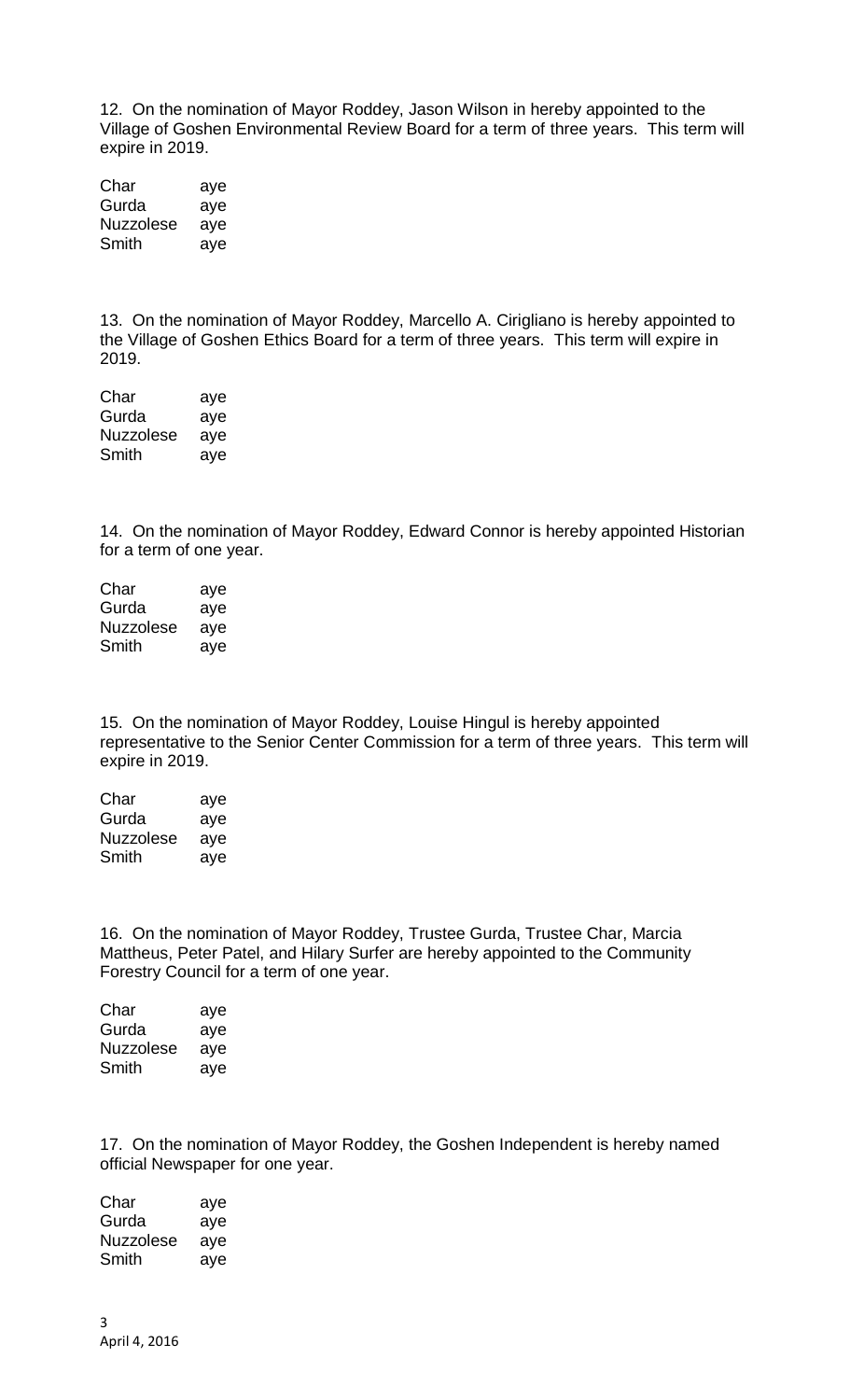18. On the nomination of Mayor Roddey, Chase Bank, Sterling Bank, Orange County Trust Company, and M & T Bank Goshen offices are hereby named official depositories for the Village of Goshen for one year.

| Char      | aye |
|-----------|-----|
| Gurda     | aye |
| Nuzzolese | aye |
| Smith     | aye |

19. On a motion by Trustee Gurda, seconded by Trustee Nuzzolese, Village Board Meetings will be held on the second and fourth Mondays of the month beginning at 7:00 p.m. Village Board Work Sessions will be held the first and third Mondays of the month at 7:00 p.m. In the event that a Work Session falls on a holiday, the Work Session may be held the following Thursday at 7:00 p.m., if necessary.

| Char      | aye |
|-----------|-----|
| Gurda     | aye |
| Nuzzolese | aye |
| Smith     | aye |

20. On a motion by Trustee Smith, seconded by Trustee Char, mileage for Village Employees shall be paid at the IRS standard prevailing rate, currently \$0.540 per mile.

| Char      | aye |
|-----------|-----|
| Gurda     | aye |
| Nuzzolese | aye |
| Smith     | aye |

21. On a motion by Trustee Smith, seconded by Trustee Char, payment in advance of audit is authorized on claims for public utility services, postage, freight, taxes, bank transfers, employee benefits, debt service, and express charges.

| Char      | aye |
|-----------|-----|
| Gurda     | aye |
| Nuzzolese | aye |
| Smith     | aye |

22. On a motion by Trustee Char, seconded by Trustee Gurda, the Village Board hereby attests that the Village of Goshen Procurement Policy, dated December 16, 2013 has been reviewed as of this date.

| aye |
|-----|
| aye |
| aye |
| aye |
|     |